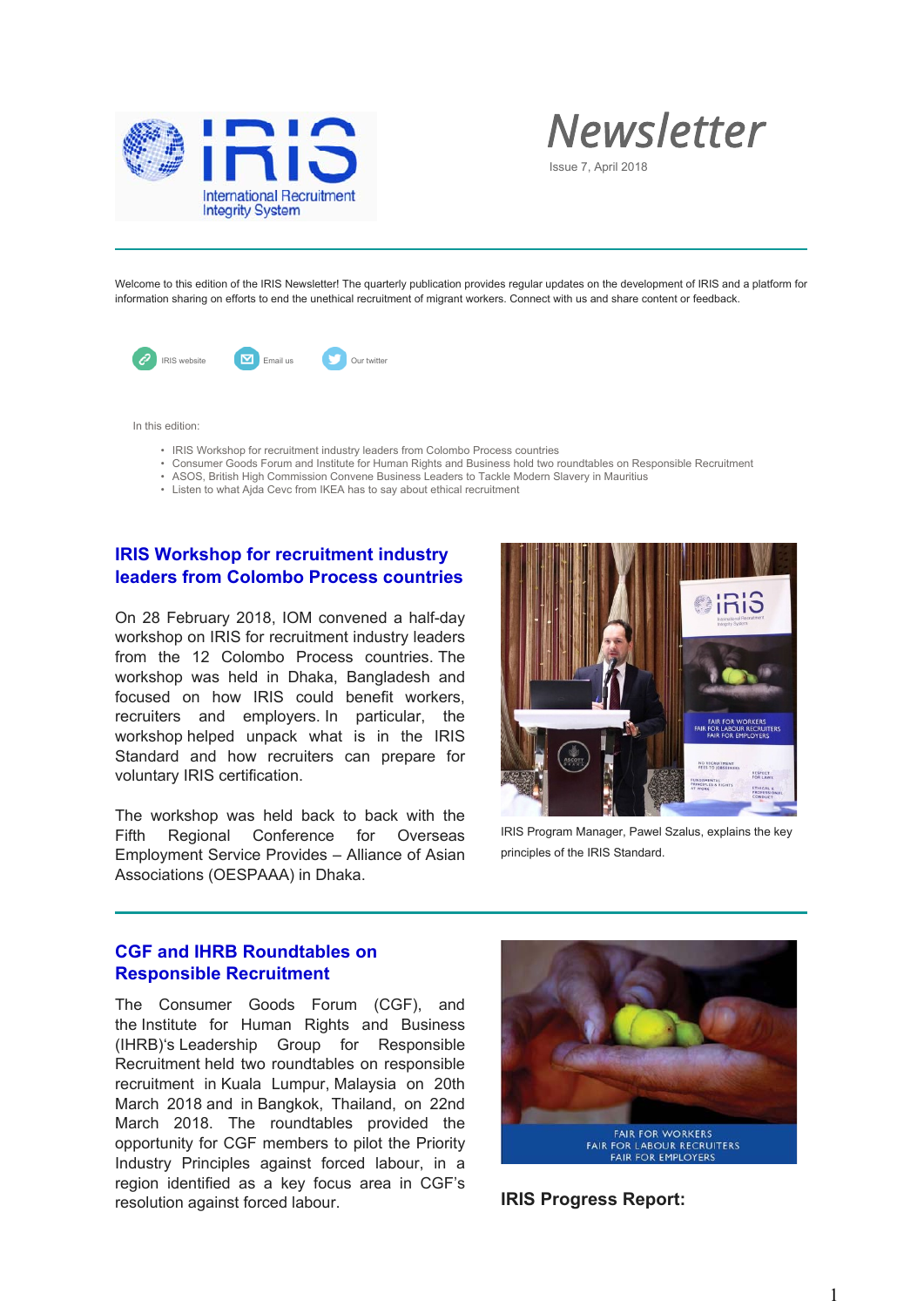These practical roundtables offered a rare opportunity for brands, suppliers and recruitment agencies to come together for constructive discussions on transitioning to an Employer Pays model for recruitment with the objective that No Worker Pays for a Job. During these sessions, participants were able to share their thoughts openly and identify the roadblocks faced, the implications, and opportunities in shifting to a new recruitment model: one which will benefit workers across the region and meet corporate objectives for ethical recruitment.

IRIS was pleased to participate in this event. Read more here.

- IRIS Standard is being fine tuned based on initial testing.
- IRIS certification methodology and framework developed and pilot testing is underway.
- IRIS capacity building program for labour recruiters being developed. Pilot training to begin shortly.
- IRIS advocacy and outreach efforts continue with support of partners
- IRIS included in zero draft of Global Compact for Migration.



## **ASOS, British High Commission Convene Business Leaders to Tackle Modern Slavery in Mauritius**

**Port Louis** – ASOS, one of the largest online retailers worldwide, together with the British High Commission, hosted the event Migrant Workers: Driving Collaborative Approaches Towards Responsible Recruitment in Mauritius on 22 February.

The purpose of the event was to agree on a common framework for improving worker protection in Mauritius and beyond. It is part of ASOS' commitment to end modern slavery, and coincides with ongoing discussions between the Mauritian and Bangladeshi governments on labour migration and workers' rights.

"The hope is that by sharing experience and expertise, we can encourage efforts to prevent exploitation during recruitment, and engage governments to effectively enforce legislation to protect migrant workers," said Simon Platts, ASOS Sourcing Director at the event.

IRIS was pleased to participate in this event. Read more here.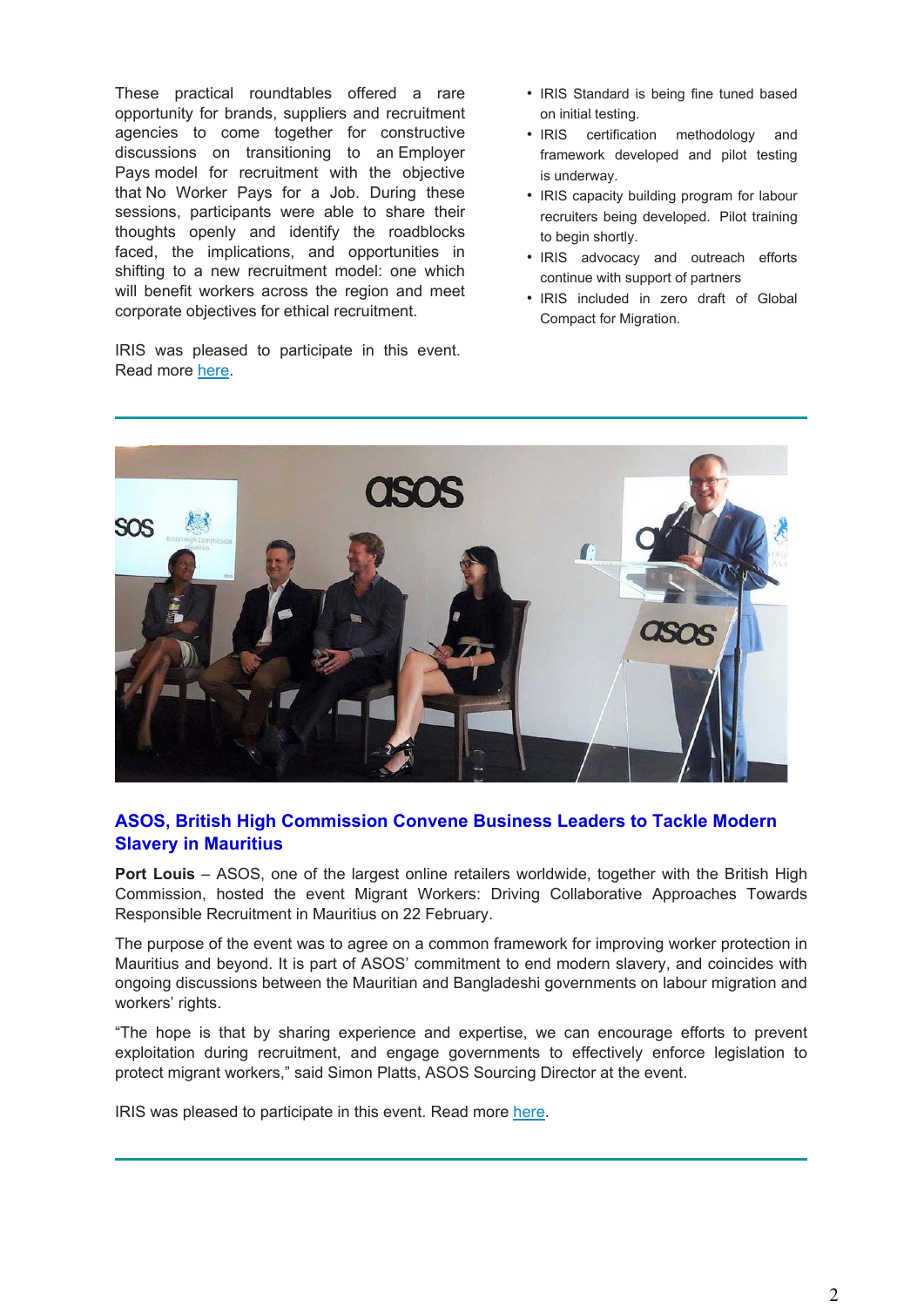

IRIS Interview Series: Ajda Cevc from IKEA talks about ethical recruitment



**Calling All Filmmakers! Submissions to 2018 Global Migration Film Festival now open**

**Geneva** – IOM, the UN Migration Agency, begins casting a wide net this week to bring forth the talent behind one of the migration world's enduring art forms: motion pictures. It's all part of the UN Together campaign to promote diversity worldwide.

Submissions will be accepted starting from 3 April through 21 June. To merit consideration each submission must address the challenges and promises of migration as well as the many and unique contributions migrants make to their new communities. Both established and emerging filmmakers are invited to participate. Read more here.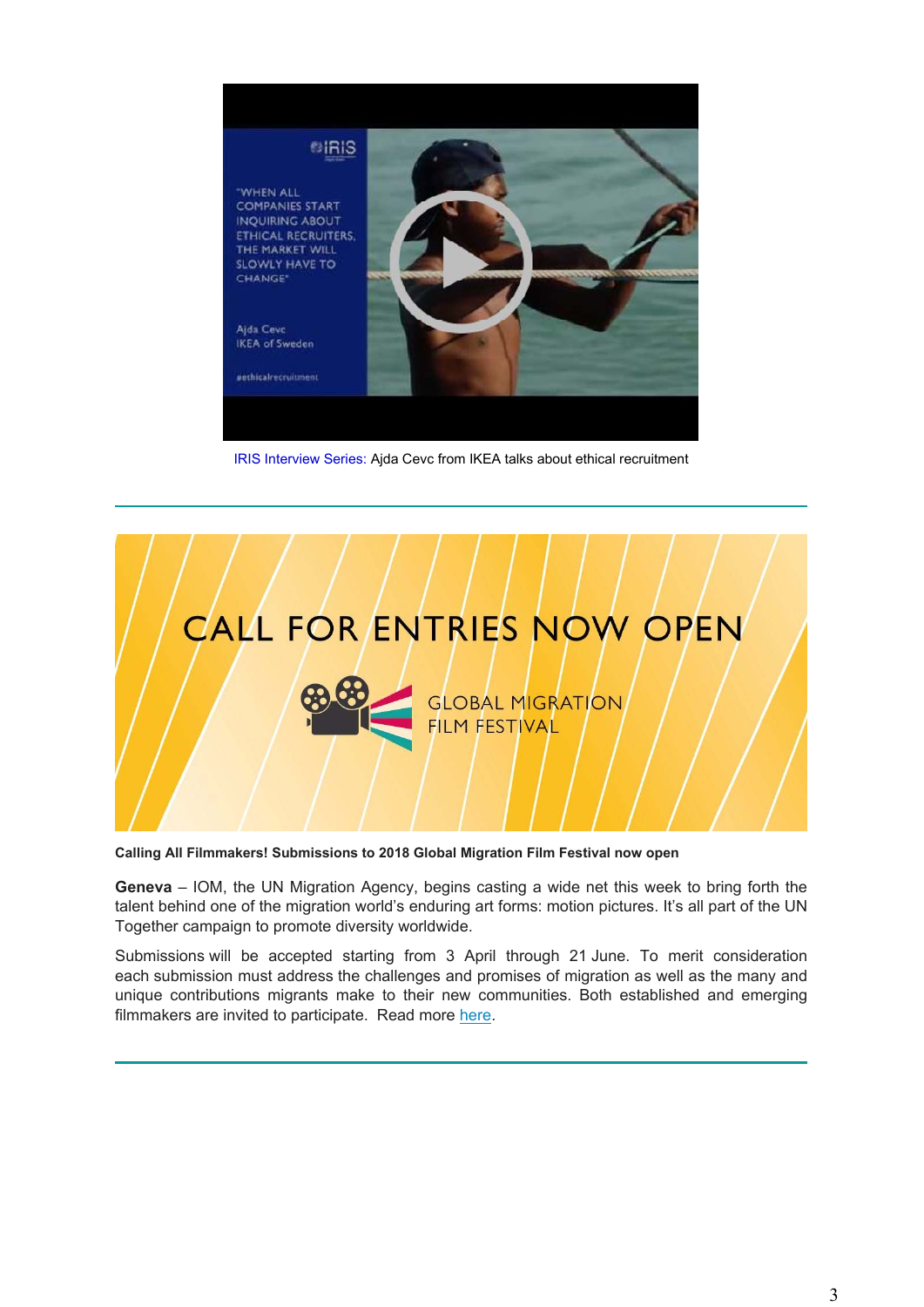## **With thanks to our partners and supporters**



www.iris.iom.int

+41 22 717 9151

17, Route des Morillons, CH-1211 Geneva 19, Switzerland

update your preferences or unsubscribe from this list

**Share the newsletter!**

**Invite others to subscribe via our** website**.**